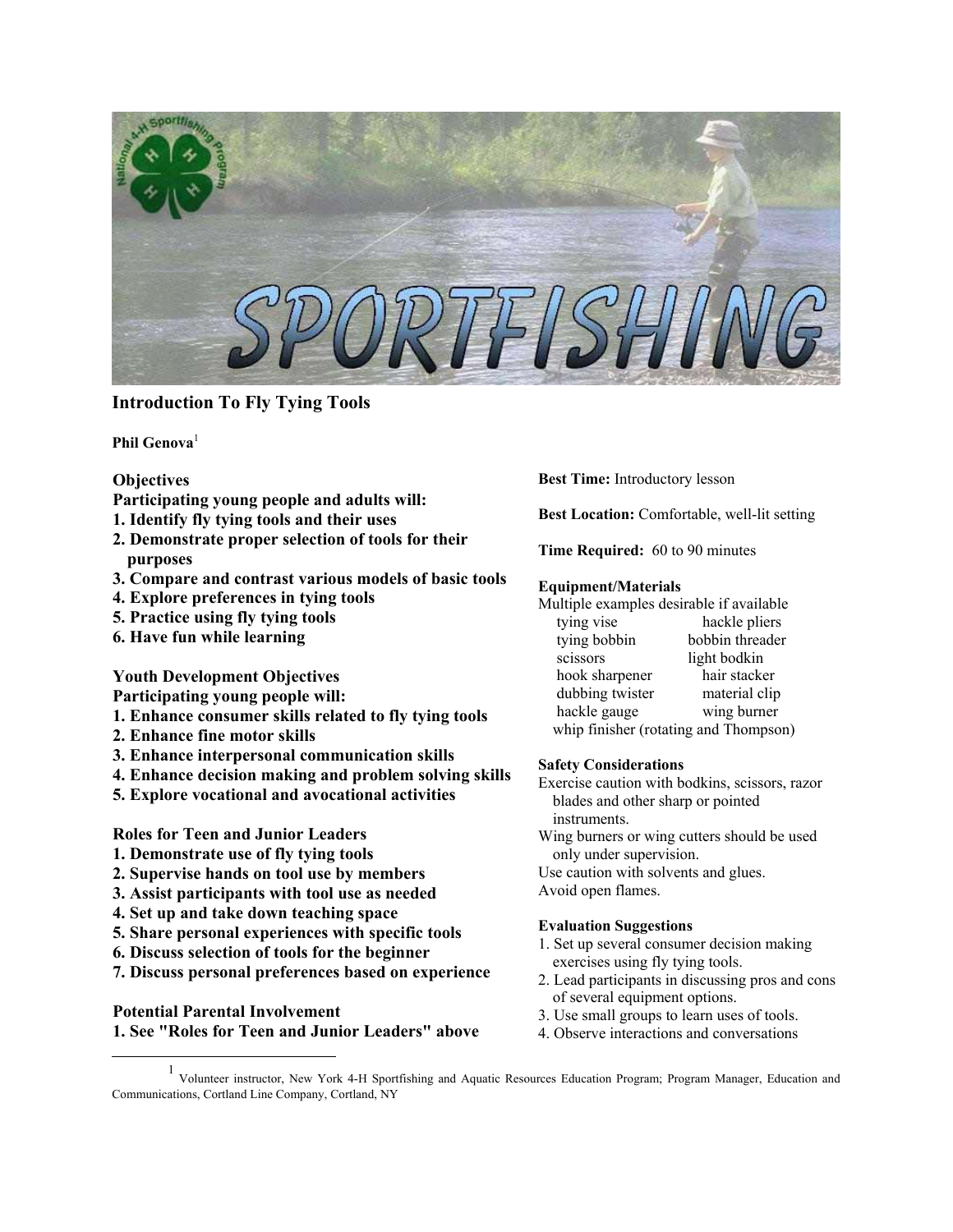among participants, teen leaders and adults.

# **2. Arrange for or provide teaching location**

**3. Arrange for or provide materials and tools** 

**4. Arrange for or provide transportation** 

**5. Arrange for or provide refreshments**

# **Lesson Outline**

#### **PRESENTATION:**

Specific uses of these tools can be shown by tying in individual materials on a bare hook. (Example: using a hair stacker to prepare squirrel tail for a wing. Stack the hair, then tie the wing to a bare hook). Show what happens when you **don't** use a stacker.

Discuss the pros and cons of buying a full tying kit, or accumulating the tools individually.

NOTE: It is always a good idea to get the help of an accomplished local fly tyer for this presentation. They will usually have a variety of tools and are a great source for tips and techniques. Check with local fly shops, tackle stores, sportsman's groups, Trout Unlimited and Federation of Fly Fishers.

#### **INTRO TO FLY TYING TOOLS**

Tying your own flies can be a lot of fun. It adds a whole new dimension to the sport. It can, however be a very frustrating experience if youngsters do not have the proper tools and quality materials. Fly tiers develop their own style and individual preferences as they progress. Starting right and building a good foundation of knowledge and experience is the key to success, just like in tying a fly.

Purchasing a fly tying kit from a tackle shop or mail order catalogue is a good way to begin. For a reasonable price you can acquire a set of tools, small amounts of the most popular materials and some basic instruction that will get you started. Avoid "cheap" bargain deals, however. Expect to spend \$25 at a minimum for a good starter tool kit and \$35-40 for a kit with both tools and materials.

Tools that don't work well and "junk" materials will only lead to frustration. Quality is the byword. Help the youngsters understand they do not need to purchase every new tool they see. Help them "grow into" the tools they have, and after gaining some experience they can pick up other devices (see optional tools below) which may help speed up the tying or make a difficult task easier.

A good beginning selection of tools should include:

**VISE** - good quality is important here. This will be your "work horse" tool and will probably be the most costly item on the fly tying bench. There are several styles to choose from, with the lever type made famous by the D.H. Thompson Co. being the most popular. The jaws and height should be easily adjustable.

You should be able to move the vise around to access all sides of the fly, without having to take it out of the vise.

**SCISSORS** - there are a great variety of scissors available made especially for fly tying. Each tyer eventually finds a style that he or she prefers. Start moderately priced and work into the more expensive precision models.

To keep scissors usable longer,

- 1. Use only the scissors tips for easy to cut materials (hackle tips, thread, etc.)
- 2. Try to cut as far back into the blades as possible for heavier cutting needs.
- 3. Avoid dulling the blades on the shank of the hook.
- 4. Keep an inexpensive pair around to do much of the heavier cutting.